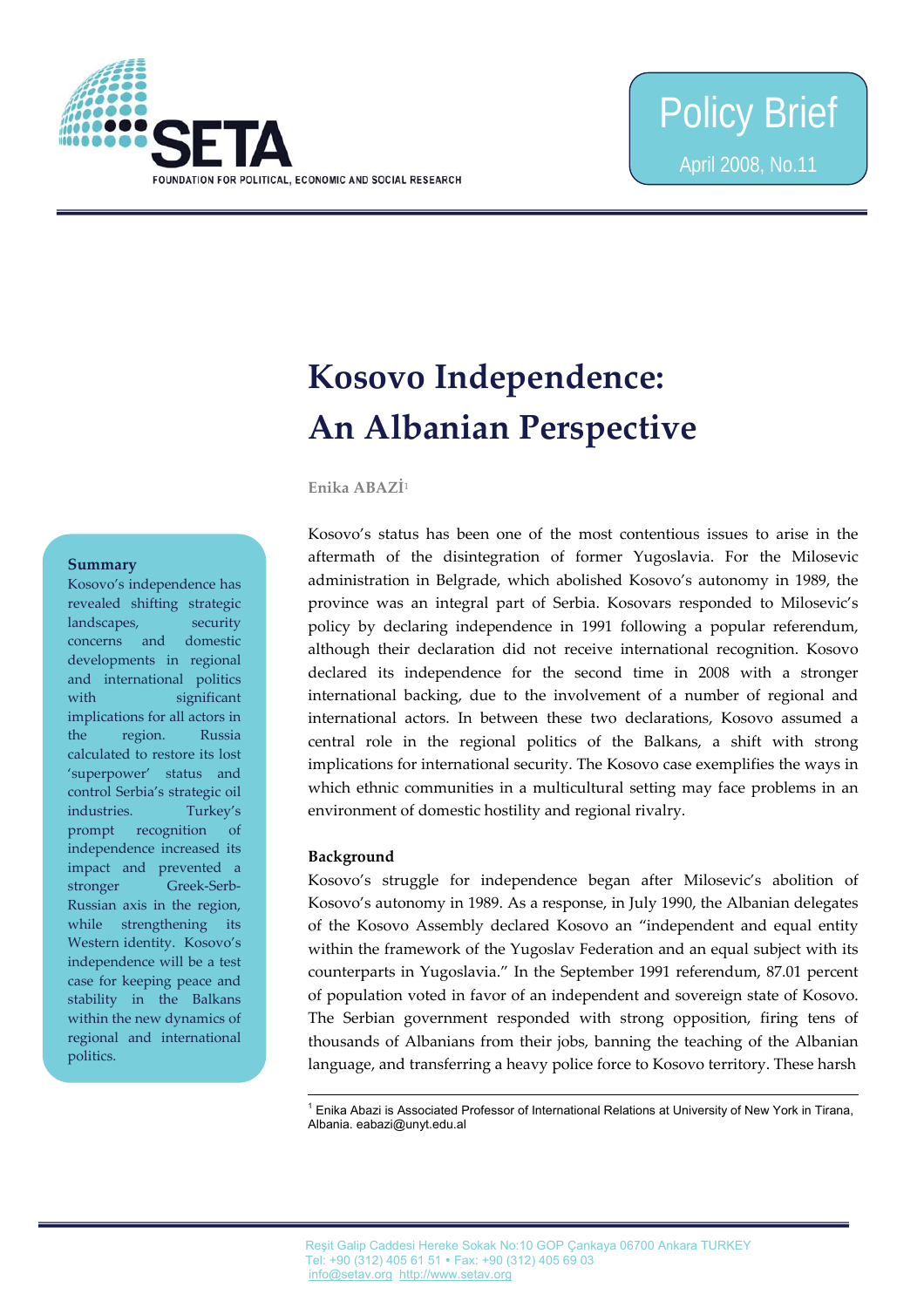measures left the Kosovo Albanians no choice but to engage in passive resistance, while the territory of Kosovo fell behind even in restoring autonomy. This already tense environment was worsened by the Dayton agreement's avoidance of the Kosovo problem. Taking matters into its own hands, the UCK (Kosovo Liberation Army) was formed and began to attack Serbian targets in Kosovo. The UCK attacks triggered bloody and brutal Serbian military and paramilitary attacks on Kosovo Albanians in 1998 and 1999.

The escalation of violence paved the way for NATO's military intervention in 1999, and Serbian forces were driven out of Kosovo. UN Security Council Resolution 1244 initiated the deployment of an international civil and security presence in Kosovo under United Nations auspices. Since then, the province has been under UNMIK, the United Nations interim administration in Kosovo, which is expected soon to be replaced by the European Union police and justice mission to Kosovo, (EULEX). The EU mission, approved on February 4, 2008, states that a composition of 2,000 personnel will assist the breakaway of Kosovo from Serbia until it reaches full independence.

# **The Status of International Recognition**

On 17 February 2008, when Kosovo declared its independence for the second time, the event marked the latest episode in the dismemberment of former Yugoslavia. Unlike what had happened in 1991, the newly created state of Kosovo was immediately recognized by the United State, Great Britain, France, Italy, Turkey and many other states, while Russia aligned with Serbia to oppose independence.

The character of the war fought in the area induced Albanians in Kosovo to declare independence and led most of the Western states to act in favor of Albanians' actions. The international community's generally positive attitude toward Kosovo's independence was initiated in part by the US‐led military intervention, US support for Kosovo's independence, and the disappearance of Soviet power from the Balkan geography. Kosovo's successful bid for independence in 2008 once again underlines the fact that Cold War structures have dissolved, and that there is a new geopolitical landscape in the region. Kosovo's independence has already had an impact on relations between regional actors, including the EU, Russia, NATO and Turkey. In Europe, it marked the end of the Cold War structures; it demonstrated the primacy of human and minority rights in international politics; and it redefined aspects of security relations between NATO and the EU, NATO and Russia, and the EU and Turkey.

The policies of Russia and Turkey in particular toward the Kosovo case seem of particular interest in light of these countries' shifting strategic landscapes, security concerns and domestic developments after the end of the Cold War era. Another issue making relations between these countries of specific concern now is the tendency to draw parallels between the Kosovo case and those involving Chechnya, Cyprus and the Kurdish problem, even in official accounts. In spite of this trend, it is important to note that the Kosovo case is unique and has its own peculiarities. Specifically, the Kosovo problem is related to the context of Yugoslavia's dissolution and the mismanagement of the conflict in its aftermath. As indicated by the UNHCR, 850,000 people were displaced during the conflict. Moreover, the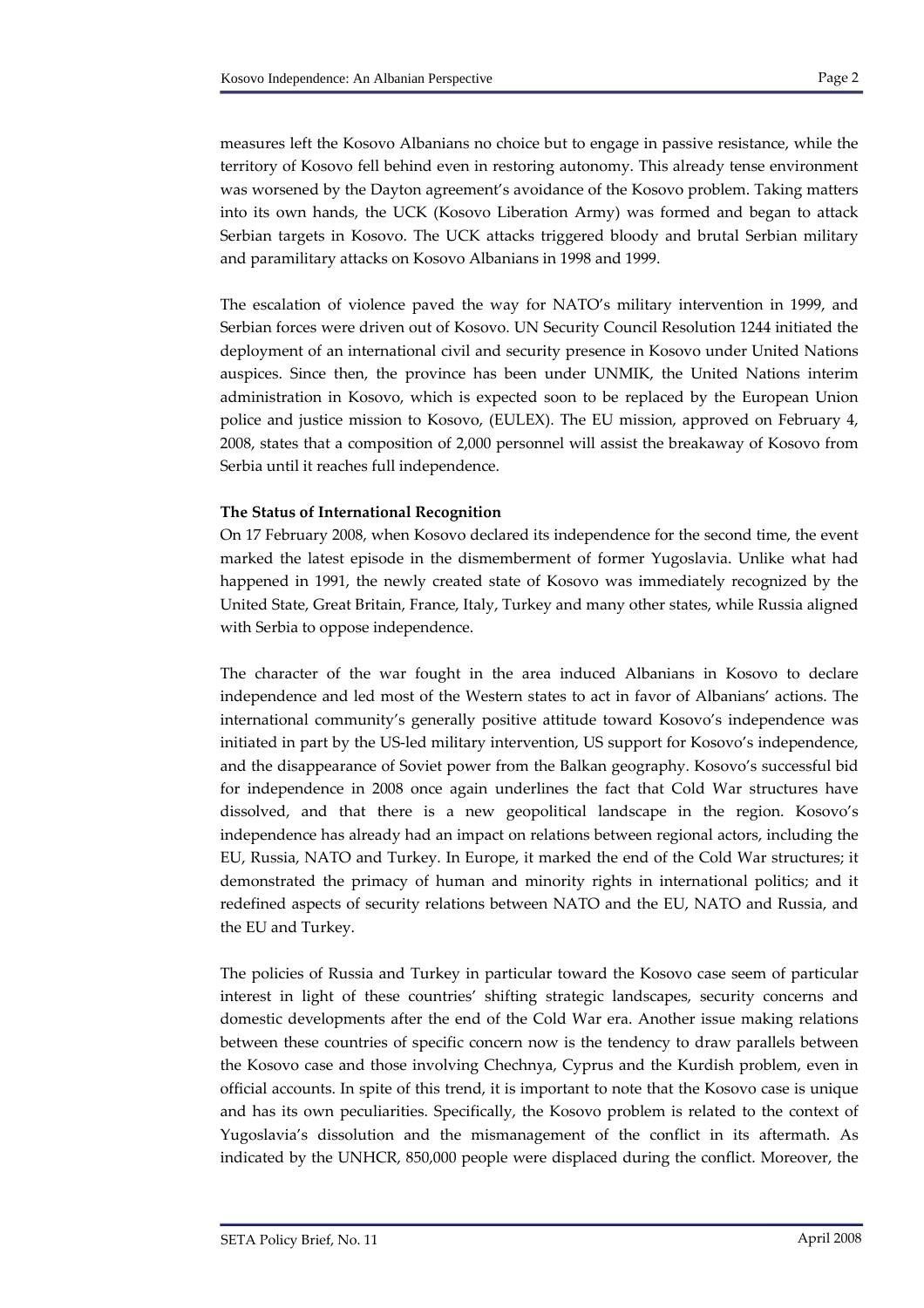systemic and mass killings targeting the Kosovo Albanians ultimately challenged the sovereignty and territorial inviolability of state. The Serbian state prioritized state security in the Kosovo territory and attempted to achieve it by enacting massive violations of human rights and furthering a total dissolution of societal security. This policy line created an environment in which Serbs and Albanians could no longer live together, and led the Kosovo Albanians to begin their search for independence.

### **Russia and Kosovo**

Historically, Russia pursued a policy of domination in the Balkans, and competed severely with the regional powers. Serbs have traditionally supported Russian designs in the Balkans, receiving Russian help in return for their loyal position. This relationship was used by the Russians in their quest to gain supremacy in the region vis‐à‐vis the regional countries, and was utilized by the Serbs in their efforts to follow an independent stance in foreign policy and domestic affairs. This symbiotic pattern continued during the Cold War, and the Tito administration was careful to preserve the relationship at an optimum point, which would guarantee the mutual interests of Yugoslavia and the Soviet Union. At the end of the twentieth century, and not for the first time, Russia found itself "compelled" to defend the Serbian cause, a choice motivated largely by the imperatives of Russia's former 'superpower' status, and the thinly‐veiled goal of controlling Serbia's strategic oil industries.

In this sense, convinced that a close relationship with Serbia was essential to Russian policy in the Balkans, Moscow and Belgrade developed a special relationship. For the West, this relationship represented the continuation of the division of labor set at Dayton, where Russia dealt with the Serbs and the West with the rest of the regional powers. Stretching to maintain its long‐established policies, Moscow tried to combat Western opposition to the Milosevic regime and later to Kosovo's final status. This attitude was interpreted as a continuation of Russia's role as a former superpower, and as evidence of Russia's ethnic bond to its Slav neighbors. For his part, Russian president Vladimir Putin denounced the recognition of independence by the US and many other Western states as a dangerous move. He considered the declaration of statehood by the Kosovo Assembly as "illegal, ill-conceived and immoral," pointing out that in light of such precedent, Moscow would be forced to recognize the independence of Abkhazia and South Ossetia from Georgia.

Russian foreign policy has become much more assertive and nationalistic in recent years, and the Kosovo problem has contributed to this radicalization. Russia is currently using Kosovo for its tactical advantage, as part of a strategy to reassert itself on the international stage. This change seems to be affected, in turn, by the growing power of the "nationalistrevisionist" forces in Russian politics, who call for revisions in the post-Cold War. They oppose U.S. unilateralism and consider it to be unjust to Russia, which has unfairly lost its former superpower role and sphere of influence.

#### **Turkey's New Position**

As the successor of the Ottoman Empire, Turkey perceives Kosovo, in former Prime Minister Bülent Ecevit's words, "as a debt it owes to its own history" and the Balkans as an inseparable part of its history and culture. The reason for this is the five centuries long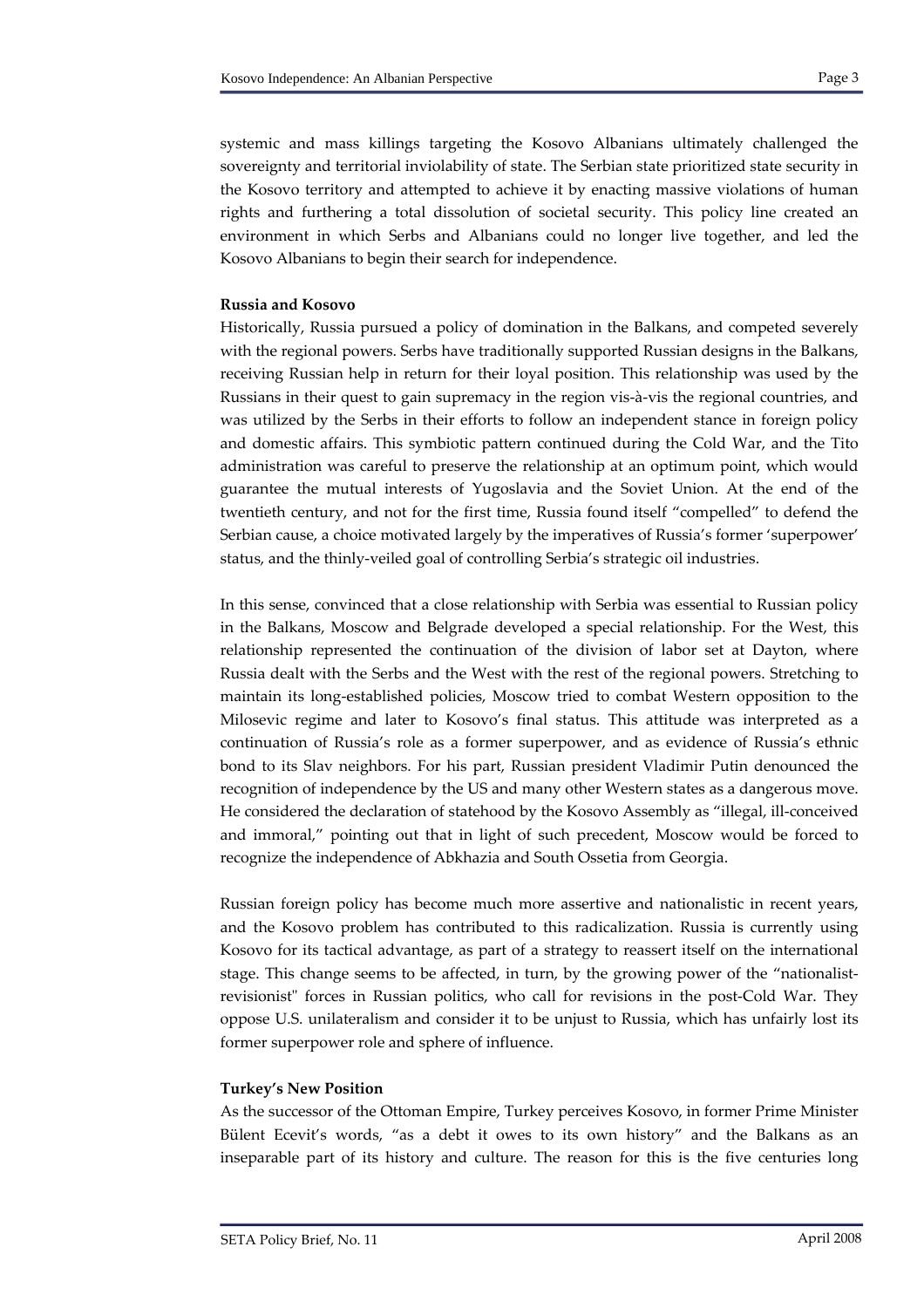coexistence of Balkan elements under the roof of the Ottoman Empire. Most of the Ottoman Albanians converted to Islam and, as such, had a quick integration into the imperial structures, becoming part of Ottoman society without discrimination. At the present, there are millions of Turks who have Albanian ancestry and relatives in the Balkans. In addition, there is a strong Turkish minority living in the Balkans and in Kosovo in particular. These Turks, to whose fate Turkey is sensitive, had been left behind since the times of the Empire. For political and social reasons, then, Turkey would like to strengthen its impact on the domestic affairs of the region.

In the Balkans, Turkeyʹs Post Cold War foreign policy kept an 'observer status' rather than taking on a role of assertive leadership. Although in the early '90s under Turgut Özal, Turkey had started a "Balkan offensive," reviving its Ottoman heritage in the ex‐territories of the Empire, these policies were discontinued because of the war in Bosnia and Kosovo. Turkey's present recognition of the independence of Kosovo reflects a change in its foreign policy. Turkish foreign policy in the Balkans suffers the consequences of a twisted legacy, namely the impact of the past and the prerogatives of the present. The Ottoman past ties Turkey to the Balkans, while the challenges of the future limit it to the role of a follower unable to embark on independent actions.

Still, Turkey's policy toward Kosovo has moved from concession and passive stances to favoring the preservation of the status quo, a more dynamic position that includes active support for NATO military operations in Kosovo and prompt recognition of its independence. Defending the incontestable principles of the UN charter and the OSCE documents, Turkey has been firm about the preservation of the territorial integrity of Yugoslavia and has sympathized with the calls to refrain from the use of force and interference in its internal affairs. Obviously Turkey has been sketching parallels between the Kosovo case and the Kurdish question in South‐eastern Turkey, fearing a negative impact on its own problem.

Turkey has other concerns in regard to the Kosovo problem. As former Prime Minister Bülent Ecevit underlined, the "Serbian‐Orthodox union, and the foreign policy based on the Serb-Orthodox axis" was considered to represent a problematic alliance that "might be far more dangerous than that of ideological polarization" for Turkey. Indeed, this alliance may yet attract Greece, leading to a stronger Greek‐Serb‐Russian axis in this geo‐strategically important region. It is in Turkey's best interests to avoid a strong Pan-orthodox alliance in the Balkans which has the potential to negatively influence Turkey's EU membership process and place Russia back in an advantageous position in the Balkans vis‐à‐vis other regional actors. Acknowledging this line of thought, Turkey's former policy was to ensure autonomy for the ethnic Turkish minority in Kosovo within the borders of the Federal Republic of Yugoslavia. However, the evolution of the Kosovo problem has forced Turkey to change its position. The new policy line is the recognition of the independence of Kosovo.

This new policy has triple benefits for Turkey. First, the status quo and the existing balance of power in the region has changed, and Turkey did respond accordingly. Second, Turkey can now strengthen its influence in the region, taking advantage of the end of the Cold War